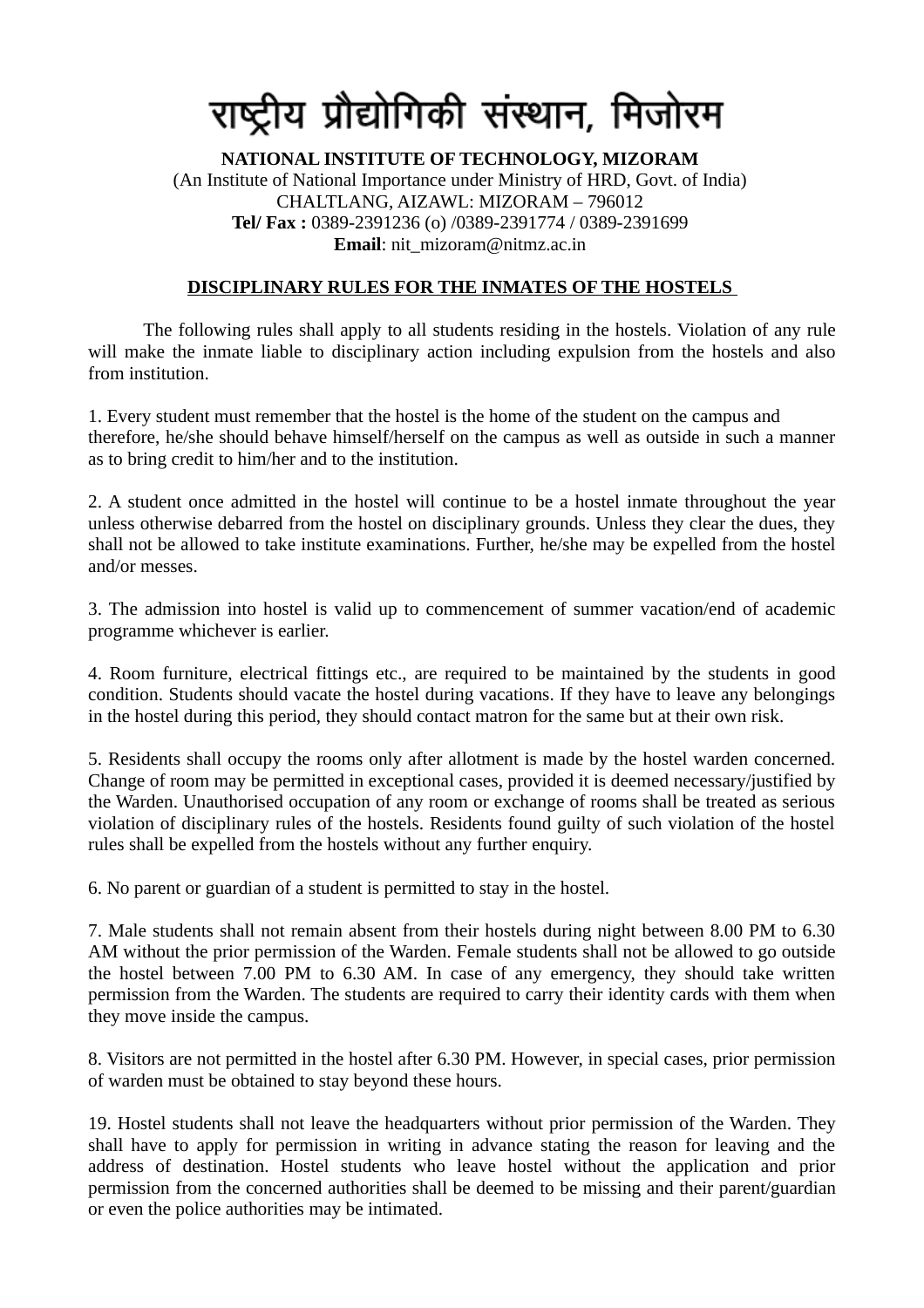10. Any hostel student harbouring any unauthorised person(s) will be expelled from the hostel immediately.

11. The inmates of the hostel should not leave the hostel premises on holidays for the purpose of excursion or picnic without prior permission of the Warden. However, for any accident or fatality that may occur during picnic/excursion, the responsibility does not lie with the institute or Hostel authorities.

12. No resident of the hostel is permitted to take any article/utensils etc, outside the mess premises and even to his room.

13. No association of students on the basis of region, caste or creed is permitted.

14. No secret activities or meetings are permitted on the hostel premises. For holding any meeting in the hostel room or anywhere in the hostel area, prior written permission should be obtained from the Warden.

15. Residents shall refrain from any act, covert or overt, that may destroy or disturb the peace and harmony among the residents and on the campus.

16. No hostel inmate shall take the law into his/her own hands. If any of the hostel inmates find that other students are indulging in any undesirable activity or causing inconvenience or physical injury to him/her or to the other hostel inmates, he/she should lodge a complaint in writing with the warden concerned.

17. Keeping of lethal weapons like sticks, rods, chains etc. in the hostel rooms is strictly prohibited.

18. The hostel cannot be considered as the hiding place for miscreants. The police authorities may enter the campus and detain anyone depending upon the severity of the offence.

19. Ragging of any kind is severely punishable as per the Law of Indian Constitution. As such students are advised not to indulge in such activity.

20. Students who have finished the four years of course work but yet to pass some examinations are called back loggers. Such students will not be normally given accommodation in the college hostels. Similarly, students who have not been promoted to the next higher class and who are not for some reason attending classes during the given semester or academic year also will not be given accommodation in the hostels.

21. The hostel area is declared out of bounds to the back loggers. Therefore, the stay of any back logger in the hostel will be treated as a case of trespass. The hostellers who entertain/permit backlog students to stay in their rooms will also be liable to disciplinary action including expulsion from hostels.

22. Hostel inmates who are found guilty of misconduct or guilty of infringement of any of the rules prescribed above shall be liable to fine, suspension, rustication or dismissal either from the hostels and/or from the institute or both by the appropriate authority.

23. Accommodation in the hostel cannot be claimed as a matter of right. Students who disturb peace and violate the rules of the hostels on the campus will be expelled from the hostels.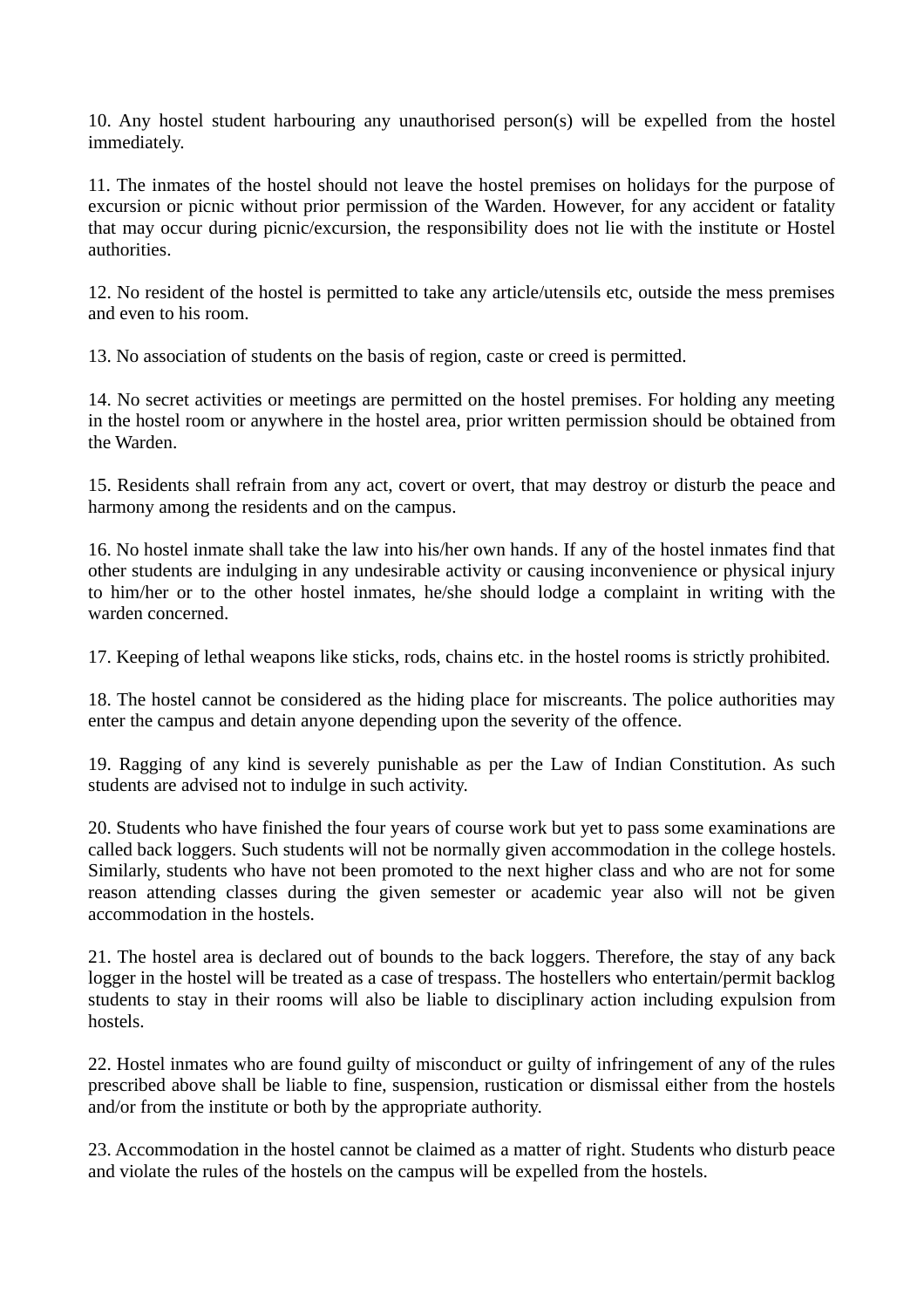24. The consumption or storage or supply of liquor or any sort of intoxicant is strictly prohibited and if found guilty, the offenders will be dealt with severely, including prosecution. Any kind of gambling is also prohibited.

25. In case a student falls sick, he/she should contact immediately the Matron, who will arrange for the emergency vehicle/ambulance. In case of an emergency, students may shift the patient immediately to a hospital and inform the authorities at the earliest.

26. A student suffering from infectious/contagious diseases will not be permitted to stay in hostels.

27. Residents shall not get involved in arguments or otherwise interfere with the duties of the employees of the hostel/securities. If there is any complaint or suggestion to be made, it shall be made to the warden concerned.

28. A hostel student will be completely responsible for all his/her possessions including his Laptop/Computer/Electronic gadgets, etc. The institute hostel will not be responsible for any loss incurred.

29. The use of motor vehicles such as Car, Motor cycle, Scooters, Mopeds, etc. by students is strictly prohibited inside the college/hostel premises.

30. No one should use the belongings of other students without their consent.

31. Boarders will be personally and collectively responsible for any loss/damage to the properties and equipment and other fittings in the common halls. In case of damage to any buildings, furniture, apparatus or other property of the college, the loss caused to the institution shall be recovered directly from those identified students whenever possible. But, if persons who cause the damage are unknown, the cost of repairing it, as may be assessed by the hostel authorities, will be distributed equally among all the students of such groups or associations as may be found responsible.

32. Students are advised not to keep valuables in the hostel rooms. They are advised to deposit extra cash in the bank or in the post office or at any other safe place.

33. They should lock their rooms properly when they go out for their bath, mess etc. Each room mate must keep a key of the door lock of his/her room, particularly in the case of double/triple seated rooms.

34. Use of all unauthorised electrical appliances such as heaters etc., is strictly prohibited and these will be confiscated, and the concerned student will be penalised. However, usage of computer and printer in the hostel room is allowed.

35. Fans and lights must be switched off when the students leave their rooms. Light must be switched off positively when they go to bed. In case it is noticed that fans/lights are switched on in the locked room, a heavy penalty will be imposed for wasting the costly energy sources.

36. Every student residing in the hostel must dine in the hostel messes only. Individual/group cooking in the rooms is forbidden. If found, they will be expelled from hostels/fined.

37. Playing music and videos etc. inside the rooms is strictly prohibited as it causes disturbance to the inmates. Any such complaint against boarders will be viewed very seriously and seizure of the gadgets will be made along with imposition of heavy fine/expulsion from the hostel.